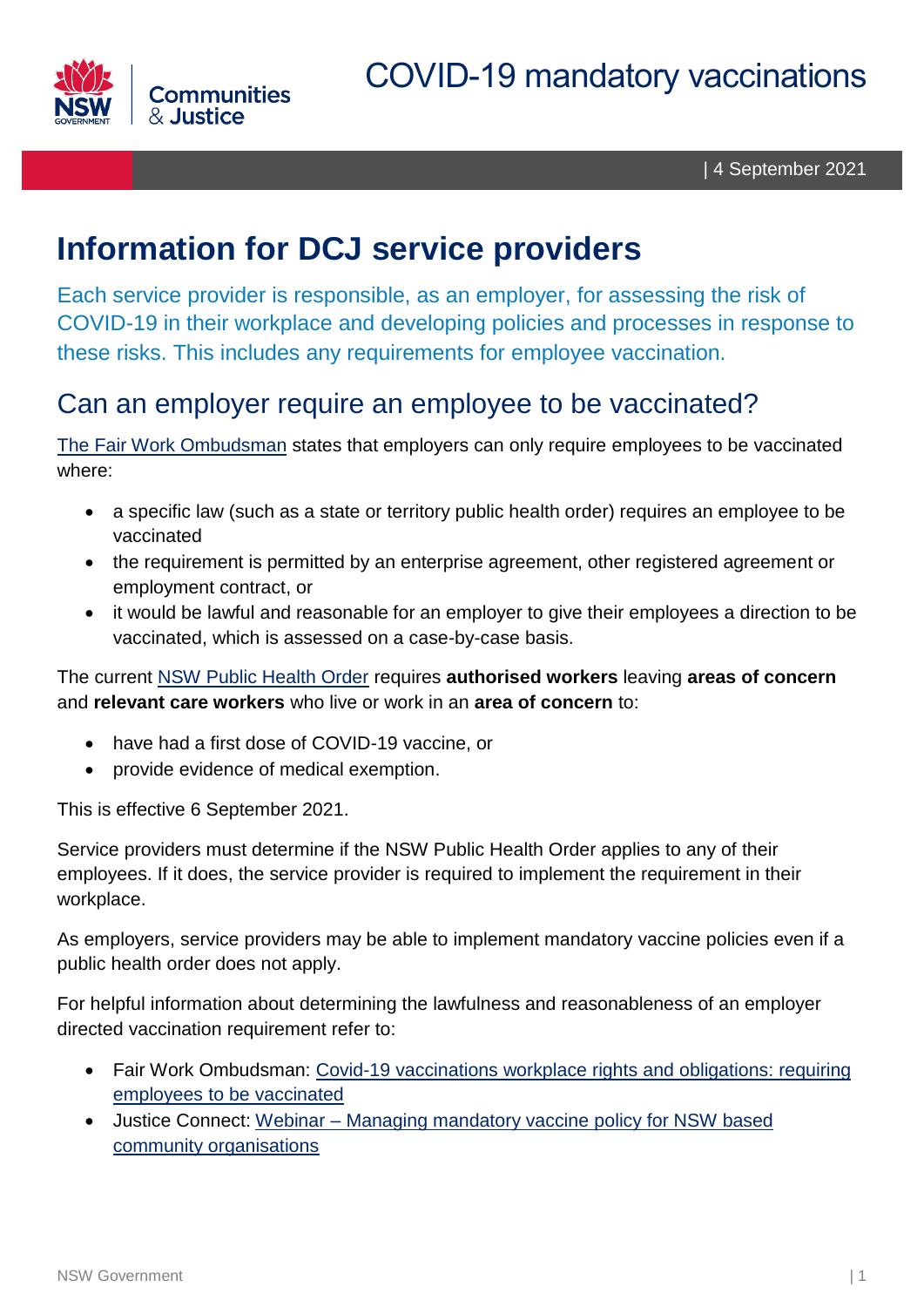An example of how DCJ is considering the need for vaccination to reduce risk is outlined below.

We are sharing our approach and some resources because service providers may find them useful when developing your own approach.

#### **DCJ's approach to vaccinations for our employees**

As an employer, DCJ is responsible to do all we reasonably can to keep our employees safe at work, including from COVID-19.

DCJ must also try to protect the health and safety of the people we support through our services, many of whom are at higher risk of both catching COVID-19 and experiencing serious illness if they do. DJC is assessing the risk of COVID-19 in all of our DCJ workplaces.

We're doing this to decide if groups of employees will be required to be vaccinated against COVID-19 to reduce their risk of being infected, infecting their colleagues, or infecting other people.

Our approach follows the guidance just released by the [Department of Premier and Cabinet](https://arp.nsw.gov.au/c2021-16-guidance-for-government-sector-agencies-regarding-covid-19-vaccinations-for-their-employees/)  [on COVID-19 vaccinations for employees of Government Sector Agencies.](https://arp.nsw.gov.au/c2021-16-guidance-for-government-sector-agencies-regarding-covid-19-vaccinations-for-their-employees/)

Service providers may also find this a useful guide.

DCJ will conduct a risk assessment to determine if DCJ employee vaccination is necessary to control workplace risk.

DCJ is using a recently updated WHS procedure and risk assessment tool to assess the risk posed by COVID-19 transmission occurring within DCJ workplaces. Many service providers will have similar standard WHS processes and risk assessment tools that can also be used for this purpose.

The DCJ risk assessment process will also consider (in terms of a suitable and reasonable control measures) whether:

- 1. the vaccine is expressly required as a condition of employment
- 2. the vaccine is effective in avoiding a person contracting COVID-19, reducing transmission and reducing serious illness
- 3. the work required involves direct contact with the public and whether it can otherwise be done remotely
- 4. other measures are available and effective, such as personal protective equipment (PPE)
- 5. there is direct contact with immuno-suppressed or other persons vulnerable to serious illness arising from COVID-19
- 6. there is an expectation that the worker will be interacting with the public.